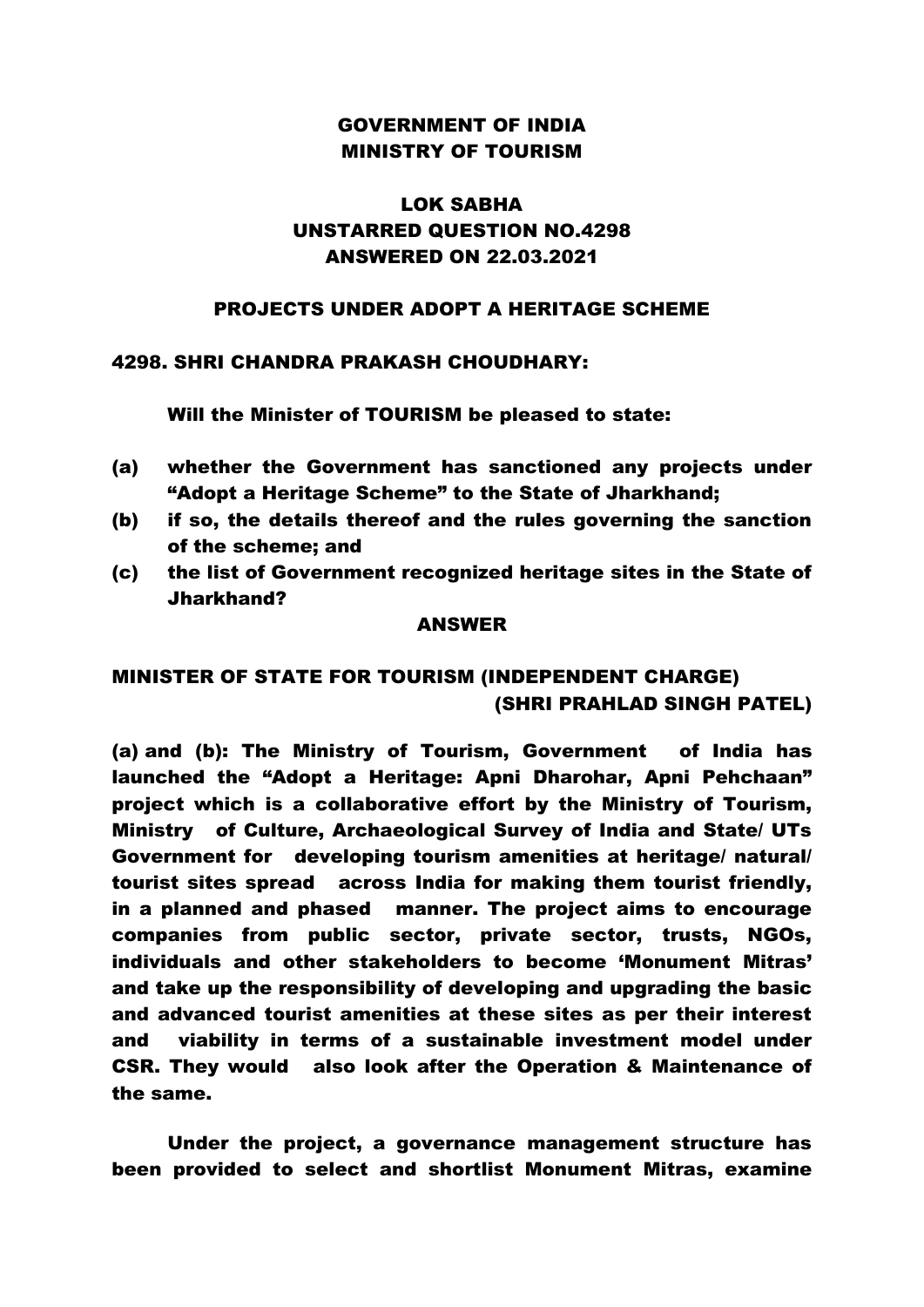and approve proposals, monitor project process at regular intervals and to ensure corrections in implementation, under the project which is as follows:

- Oversight & Vision Committee Co-Chaired by Secretary (Ministry of Tourism) & Secretary (Ministry of Culture) - Examine and approve proposals and updates to project guidelines
- Implementation Committee Co-Chaired by Director General (Ministry of Tourism) & Director General (Archaeological Survey of India) - Resolve issues pertaining to implementation, course corrections and ensure coordination among stakeholders
- Monument Committee Co-Chaired by Joint Director General (Ministry of Tourism), Director (Ministry of Culture) & Director (Monuments-II, Archaeological Survey of India) - Monitor services and assist Monument Mitras in the implementation of works and support for necessary clearances.

The Committees can co-opt members from stakeholders based on ownership and nature of the monument/site i.e. State Government (Tourism Department, Forest Department, Archaeology Department etc.).

There are no monuments in Jharkhand for which MoUs have been awarded under the Adopt a Heritage Project.

(c): The List of Central and State Government protected monuments /sites in the state of Jharkhand is placed at Annexure.

\*\*\*\*\*\*\*\*